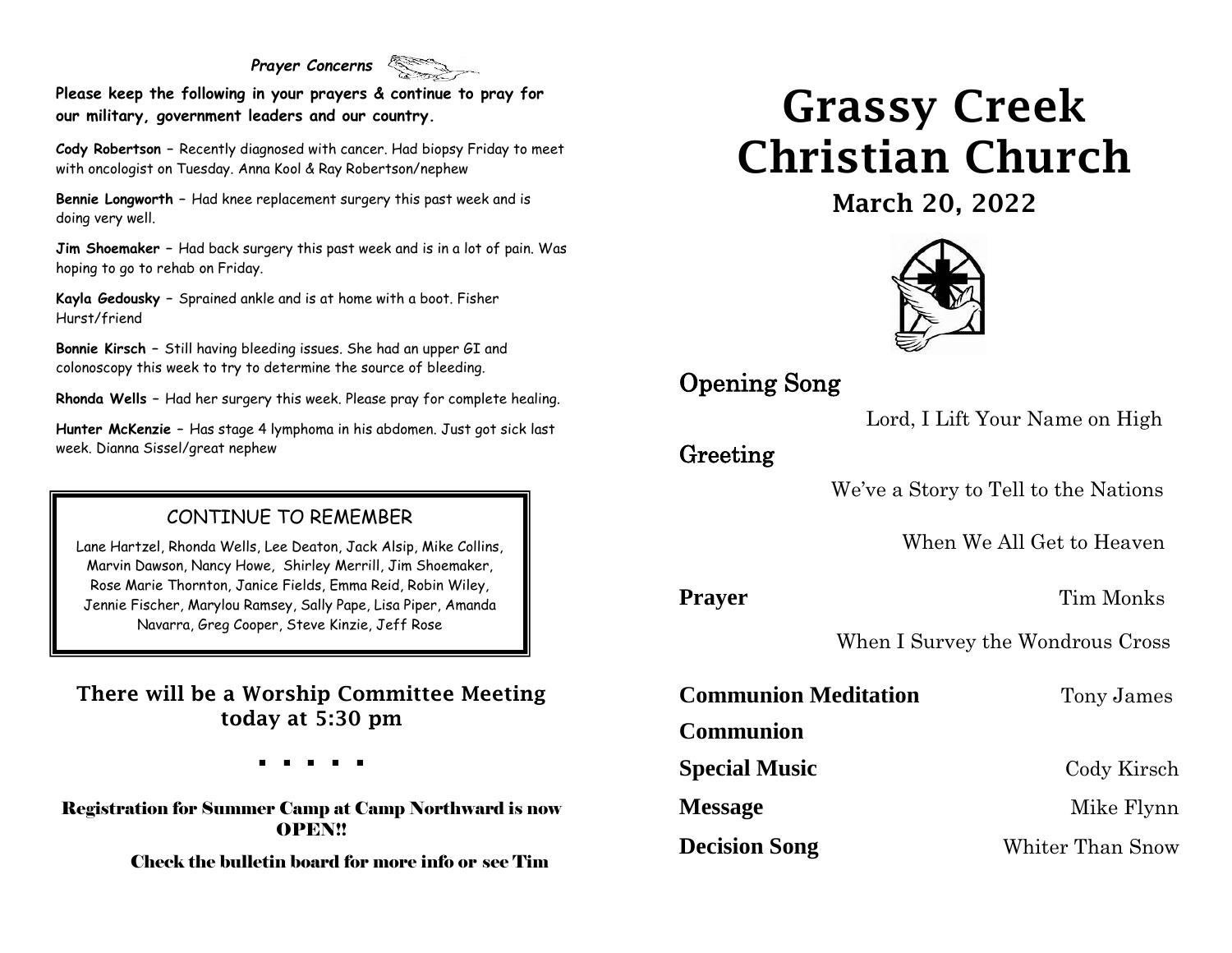## Special Music Schedule



\* \* \* \* \* \*

# *Offering*

3/13– Attendance – 145 3/13– Offering - \$8,161.13 Amount needed each week - \$6,298.08



Offering Envelopes will be available in the foyer after today's service. If you haven't used offering envelopes in the past we have extras if you are interested in using them. You also have the option to do Online Giving using **Tithe.ly** using the information below.



You now have the option of using **Tithe.ly** for your online offering. This is an encrypted/secure site that allows you to give one time or set up your giving on a recurring weekly basis using your bank or credit card. Your donation will go directly into the Grassy Creek checking account. You can reach the site by going directly to **[https://tithe.ly/give?c=1326490](https://urldefense.com/v3/__https:/tithe.ly/give?c=1326490__;!!ACWV5N9M2RV99hQ!fWolAwnURXg2iROxSWvcIF9cZNTvXBN10Xxg-oD4m_-op1xOs7aJzAsdX3UqPDE$)** or downloading the Tithe.ly app on your smart phone. If you have any questions, you can contact Edwin at 859-409-0766.

### March Serving Schedule

#### Communion Meditation

3/20 – Tony James 3/27 – Trevor Brown

Elder Baptism Service – Carl Wetterhan Worship Leader – Carl Wetterhan Praise Team – Sherry Pennington, Kenna Knight, Matthew Kirsch Instruments – Sound Board – Cody Kirsch Video/Computer – Aaron Kirsch Decorating the Sanctuary – Amy Andrews & Lori Rose Wee Worship – Moriah Conrad & Alaynah Beard Welcome Team – Andy & Roxanne Magee

### April Serving Schedule

### Communion Meditation

4/3– Chad Stephens 4-10 – Fisher Hurst 4/17 – Roger Hurst 4/24 – Kirt Brown

Elder Baptism Service – Rocky Hughes Praise Team – Andrea Stephens, Pam Taylor, Melanie Hartzel, Noble Martin, Phil Fookes Instruments – Patti Flynn Sound Board – Ethan Stahl Video/Computer – Decorating the Sanctuary – Amy Andrews & Lori Rose Wee Worship – Gary Knight & Emma Gillespie Welcome Team – Brenda Brown & Dennis Schwartz Mowing Church Yard – Lori Fookes & Tina McCormick Mowing Ballfield – Ken Kool Mowing Youth Parsonage Yard – Landscaping Maintenance – Lori Fookes